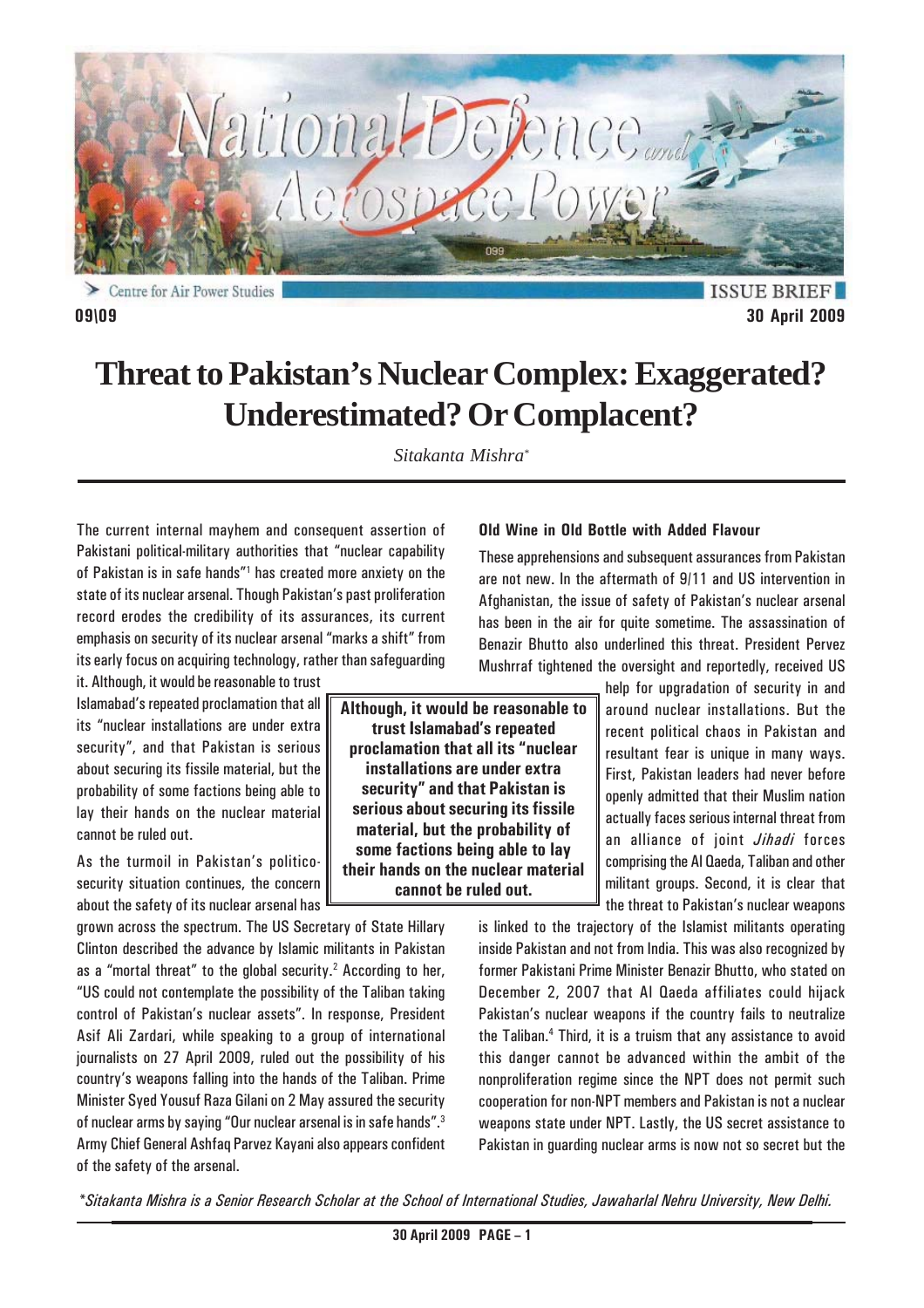question still arises whether Washington has done enough and if Pakistan has fully revealed necessary details of its nuclear inventory for this purpose.

#### **The American Burden**

America's sharing of technology with Pakistan to secure its arsenal has been debated at least on two occasions: (a) right after the nuclear tests in 1998; and (b) in the aftermath of 9/11. The debate over proper sharing of nuclear safety technology began just before Colin Powell, the then Secretary of State, was sent to Islamabad after the 9/11 attack as the US was preparing to invade Afghanistan. Reports suggest that the US has contingency plans in place under which American Special Force Operatives would deploy to Pakistan to secure nuclear

weapons sites in the event of an Islamic takeover. However, there is no official confirmation of this. Over the last few years the US administration has spent almost \$100 million on a highly classified programme designed by the Departments of State and Energy to help Pakistan in this regard.<sup>5</sup> Much of this money was spent in reinforcing the physical security like fencing, surveillance systems and equipments for tracking movement of nuclear materials. On an average, the US has been spending 16.7 million dollars per year and about

65% more on securing Pakistan's arsenal than on securing Russia's.6

However, it is unclear whether Pakistan has received any assistance from the US in putting the Permissive Action Link (PAL) technology (an electronic locking system) on its devices to eliminate chances of their unauthorized use. Since this technique requires the details of warhead design and configuration, Pakistan was reluctant to share too much information about its arsenal. Islamabad is suspicious that American-made technology in their warheads could include a secret "kill switch" enabling the Americans to turn-off their weapons. While Gen. Khalid Kidwai who is in-charge of Pakistan's nuclear arsenal, has acknowledged receiving "international" help, some reports say Pakistan has developed its own PAL system with American assistance.

**Reports suggest that the US has contingency plans in place under which American Special Force Operatives would deploy to Pakistan to secure nuclear weapons sites in the event of an Islamic takeover. However, there is no official confirmation of this. Over the last few years the US administration has spent almost \$100 million on a highly classified programme designed by the Departments of State and Energy to help Pakistan in this regard.**

# **Who Guards Pakistan's Nukes?**

Pakistan's nuclear devices are known to be in "recessed" stage – warheads are separated from the triggering devices – and are stored at different locations. Also the delivery systems to carry the bombs are claimed to be far removed from the nuclear warheads. It is believed that a multilayered security system is in place, in and around the facilities, accompanying a personnel reliability programme and battery of checks aimed at rooting out human foibles. Around 2,000 scientists, working with sensitive materials and information at these sites, undergo extensive background checks before providing the security clearance. Security at all nuclear sites is the responsibility of a 10,000-member security force, commanded by a two-star general.7 Moreover, since 1998, Pakistan's nuclear

> weapons have been under a "strong multi-layered institutionalized decision-making, organizational administrative and command and control structure". The command and control of Pakistani nuclear weapons is compartmentalized and includes strict operational security.Itis based on C4I2SR(command, control, communication, computers, intelligence, information, surveillance and reconnaissance) and has three components: the National Command Authority (NCA),

the Strategic Plans Division (SPD), and the Strategic Forces Commands. The NCA was created in 2000. The SPD acts as the secretariat for the NCA and coordinates with the strategic forces commands. The authority to launch a nuclear strike require approval by the NCA which is a 10-member body consisting of the President, Prime Minister, the chairman of the joint chiefs of staff, the ministers of Defence, Interior and Finance, the Director General of the SPD, and Commanders of the Army, Air Force and Navy. While all decision-making on nuclear issues rests with the NCA, the SPD manages and controls the nuclear weapons on behalf of the NCA. And the division is headed by a retired army general. Though Pakistan seems to have well placed the nuclear command structure, the Army plays a major role in safeguarding the arsenal, and given the nature of Pakistani power structure, it is clear that the Army Chief would be the final authority.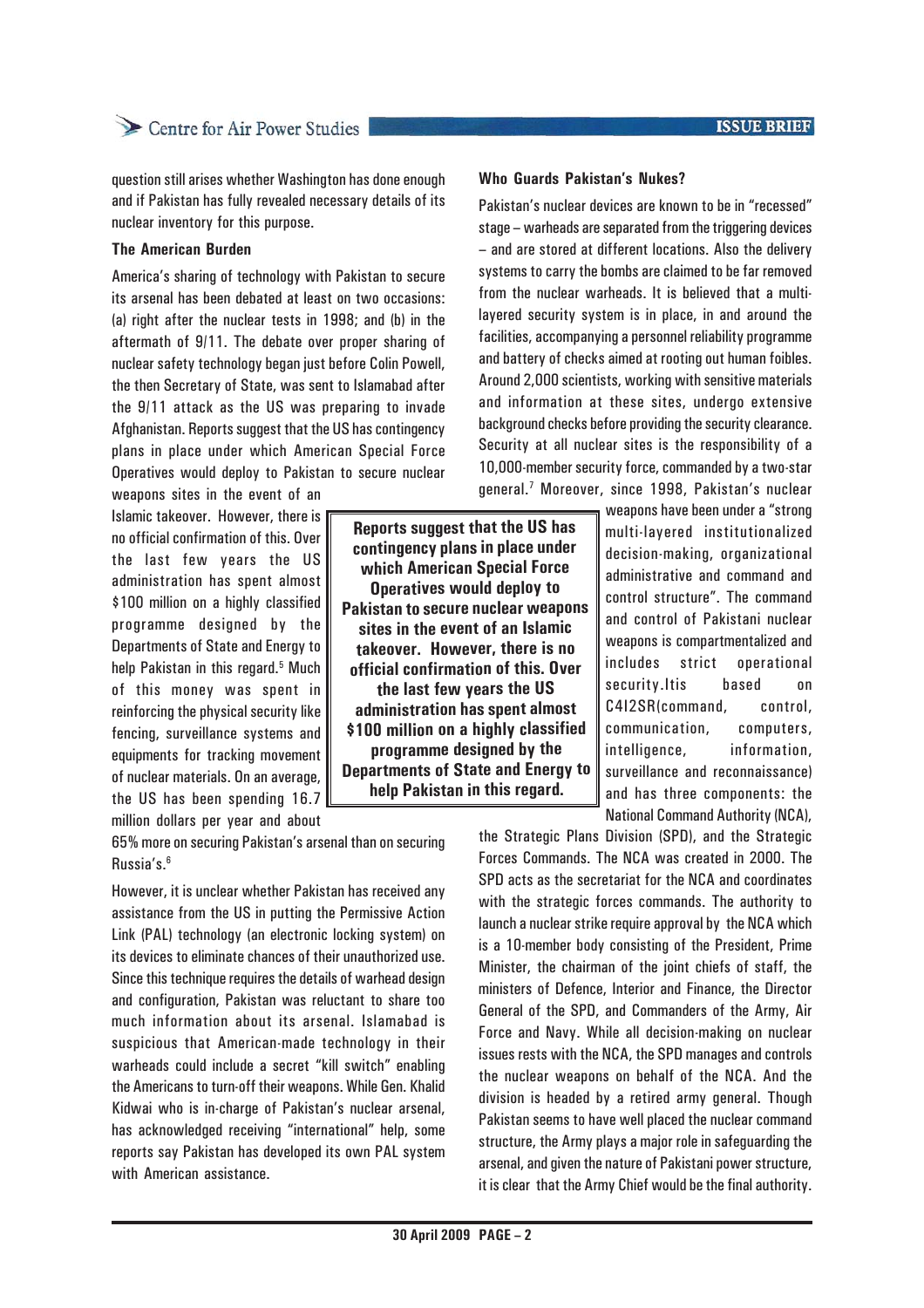#### **ISSUE BRIEF**

# Centre for Air Power Studies

#### **Apprehensions and the Realities**

Due to the accelerated internal politico-security disturbances coupled with the chaotic regional security environment, where Al Qaeda and other *jihadi* groups are in search of vulnerabilities of the state, the apprehension of Pakistan's nukes falling into their hands is obviously wide-spread. Michael

 **Lt. Gen Khalid Kidwai opines that "in Pakistan we have been extremely conscious of our responsibilities and obligations in this regard and we have instituted command and control structures and security measures in a manner so as** to be undertaken. Secondly, the strength of the security blanket already in place and the concerned agencies' preparedness to deal with the worst situation definitely needs to be evaluated. Thirdly, and most importantly, the intent, motivation and capabilities of the *jihadi* terrorist outfits for such an activity,

needs careful assessment.

*Threats Emanating from Political Instability & Potential Splits within the Military*: Political instability resulting from the opposition by Islamic groups to the government's support to the US for eliminating Taliban can be alarming. In such a situation, Islamic groups like Jamaat-i-Islami, Jamaat-i-Ulema, Jamaat-i-Islam, etc. could form alliances with radicals in the Pakistan army. It is of more concern, if a radical leader takes over as the president who can exercise final nuclear button vested in him being the Chairman of the NCA though it is doubtful if the Army Chief would permit such a thing. But the factional infighting within the Pakistan Army could pose a dangerous question over the command and control of nuclear forces. We have to keep in mind several (seven to be precise) assassination attempts faced by former president Musharraf, in which, in all probability, Pakistani military and intelligence officers were involved.

instability and the resultant threats to nuclear assets needs

Though, chances of Taliban or Al Qaeda getting their hands on the arsenal is theoretically possible, what is more fatal is the increasingly-radicalised younger Pakistanis who are finding their way into military and research circles and could act like sleeper cells. On 29 November 2007, *The Wall Street Journal* reported booting of an employee from Pakistani nuclear programme for passing out political pamphlets of an ultraconservative Islamic party and

> coaxing his colleagues in joining him at a local mosque for party rallies.<sup>13</sup> Sultan Bashiruddin Mahmood, former director general of the Pakistan Atomic Energy Commission (PAEC), formed the Ummah Tamir-e-Nau (UTN, Reconstruction of the Muslim Ummah) in March 2000 after his resignation from AEC in 199914. With uncertain loyalties in sections

**to make these fool proof"**

Krepon has argued that "a prolonged period of turbulence and infighting … could jeopardize the army's unity of command, which is essential for nuclear security".8 Director General of the IAEA Mohmed El Baradei has expressed fears that a radical regime could take power in Pakistan, and thereby acquire nuclear weapons. George Perkovich says that the current safeguards should ensure that any possible collapse of the civilian government in Islamabad would not affect the security of Pakistan's nuclear weapons. His concern centres around the possibilities of a scenario in which pro-Islamist elements within Pakistan's military and security forces turn against General Khalid Kidwai, who heads the security structure.<sup>9</sup>

However, Pakistan views these apprehensions as "hostile campaign of the international media" and strongly proclaims that "foolproof" measures have been put in place … no possibility of them falling into "wrong hands".10 Pakistani political consultant Hasan-Askari Rizvi, downplaying the threat of Taliban insurgency says, "the threat to nuclear weapons is not so imminent because they are far away from those places and secondly, they are under control of the army. Only a few people know about it" and the Pakistani army would defend their control of the nuclear weapons till the end.11 Lt. Gen Khalid Kidwai opines that "in Pakistan we have been extremely conscious of our responsibilities and obligations in this regard and we have instituted command and

control structures and security measures in a manner so as to make these fool proof".12

The question, however, is whether the apprehension is exaggerated, the threat is underestimated or the authority is complacent? At the first instance, a realistic assessment of the nature of current political **Though, chances of Taliban or Al Qaeda getting their hands on the arsenal is theoretically possible, what is more fatal is the increasingly-radicalised younger Pakistanis who are finding their way into military and research circles and could act like sleeper cells.**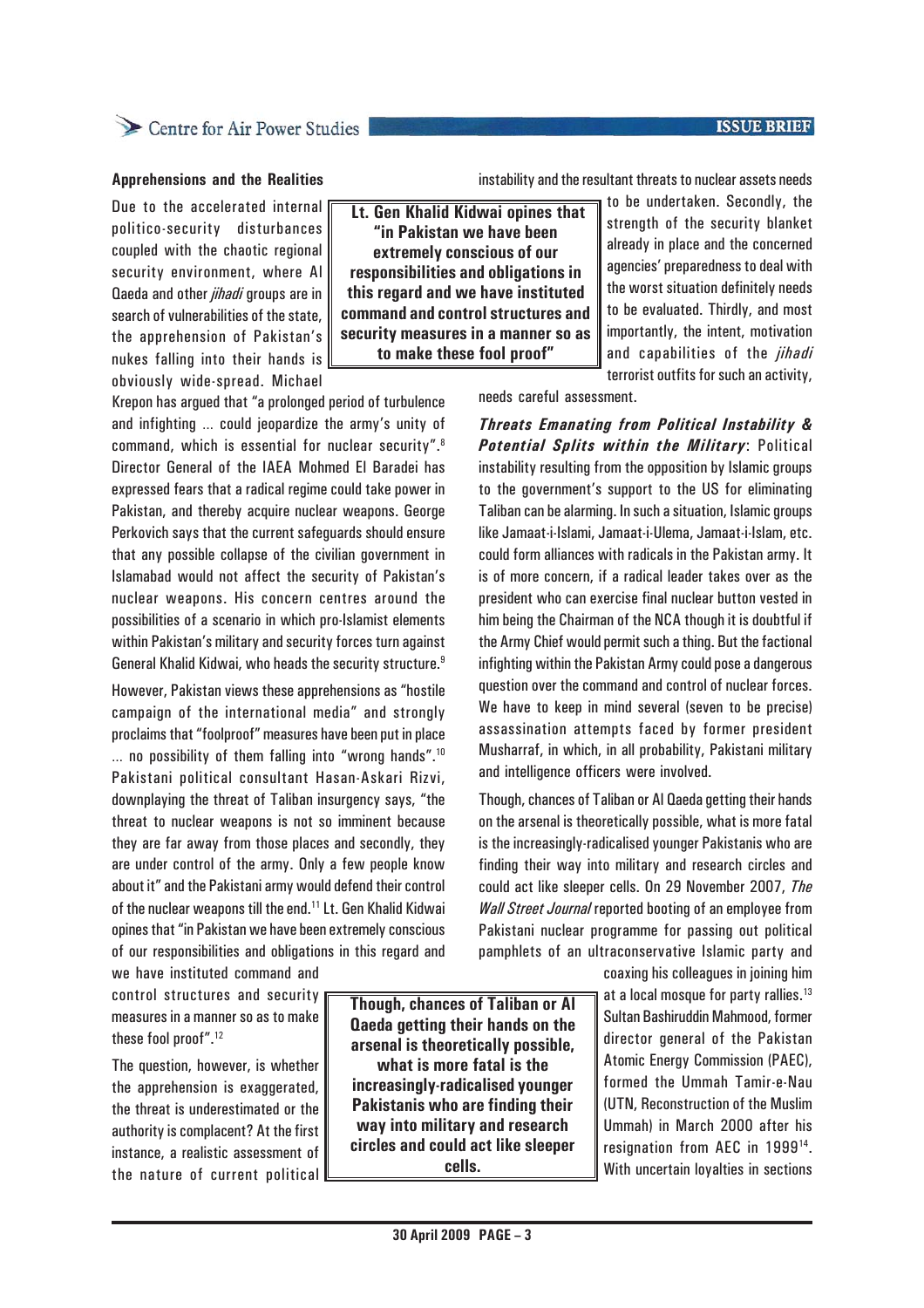# Centre for Air Power Studies

of the army, if a radicalized army leadership emerges, definitely the security of nuclear arsenal would be in jeopardy. Therefore, prolonged political instability would weaken the oversight from the civilian government.

*Vulnerabilities of Existing Safety Structure*: Little is known about the security arrangements in and around the nuclear facilities in Pakistan. Despite the American assistance, reports suggest that US and other suppliers apparently ruled out sharing some essential safety equipments considered dual-use with Pakistan. Even if we assume that the physical security structure is well placed, the chances of threat from insiders can still not be completely discarded. Suffice it to say, the Pakistani government and the army was always aware of the

clandestine nuclear trafficking network that A.Q. Khan presided over. Undoubtedly, parts of the procurement network engineered by Khan are still active. In late 2001, acting on tips from US, Pakistan detained two of its retired nuclear scientists who had met with members of Al Qaeda, including bin Laden in Afghanistan. Mr. Hoodbhoy of the Quaid-e-Azam University says the new generation students are

more radical than the previous generation. They are sympathetic towards those fighting Americans in Afghanistan and Iraq and some of these students would find their way into the country's military and nuclear research circles also.

*Intent, Motivation and Capability of the Outfits*: Grabbing a full fledged nuclear device by any radical outfit is extremely difficult if Pakistan's arsenal are really disassembled and dispersed.

Fabricating a bomb by acquiring fissile material through smuggling or snatching during transportation would be an even more difficult task since it requires state-level resources and coordination. But sabotaging a nuclear facility in the operating areas of the radical groups is a possibility. If any of these groups

**The new generation students are more radical than the previous generation. They are sympathetic towards those fighting Americans in Afghanistan and Iraq and some of these students would find their way into the country's military and nuclear research circles also.**

**Even if we assume that the physical security structure is well placed, the chances of threat from insiders can still not be completely discarded.**

have the intent or motivation to reach 'do or die' situation, they might resort to the extreme option of destroying a nuclear facility. However, this would end up inviting a sharp response of the government

and their own operation would be affected if radiation were to be caused thereby.

The most probable form of nuclear threat to Pakistan from these groups could be explosion of 'dirty bomb' and a 'nuclear hoax'. By exploiting the existence of radical military and scientist elements, they can acquire fissile materials to fabricate a 'suitcase bomb' and detonate it by mixing with conventional explosive. On the other hand, if they are unable to acquire any such things, the simple rumour of acquisition of a nuclear bomb by a terror outfit, would create havoc in the public, and will obviously cause

> mass disruption of normal life. Since the public perception of anything nuclear is negative, by creating such hoax situation, they can potentially bargain with the government.

> So far, there is no precedence of nuclear terror in Pakistan, but any complacency on this issue is unwarranted and even dangerous as it is unknown when and in which form such an incident would take

place. But overstating the assumed-threat would also be incorrect. The Islamic groups represent a minority faction and can effectively be silenced. Also the Pakistan Army, despite growing fears of Islamisation, remains a professional force. Although, a rogue military commander or unit could in theory gain control over a cache of fission bombs, owing to their unconstituted nature, enormous inter-organisational effort would be required to

reconstitute them.

However, local riots and protracted political instability could result in temporary loss of control over some facilities. In this respect, it would not be unreasonable to assume that Pakistan defence forces probably have some contingency plans to airlift the fissile cores and non-fissile

# **The most probable form of nuclear threat to Pakistan from these groups could be explosion of 'dirty bomb' and a 'nuclear hoax'. By exploiting the existence of radical military and scientist elements,**

**they can acquire fissile materials to fabricate a 'suitcase bomb' and detonate it by mixing with conventional explosive.**

**Conclusion**

#### **ISSUE BRIEF**